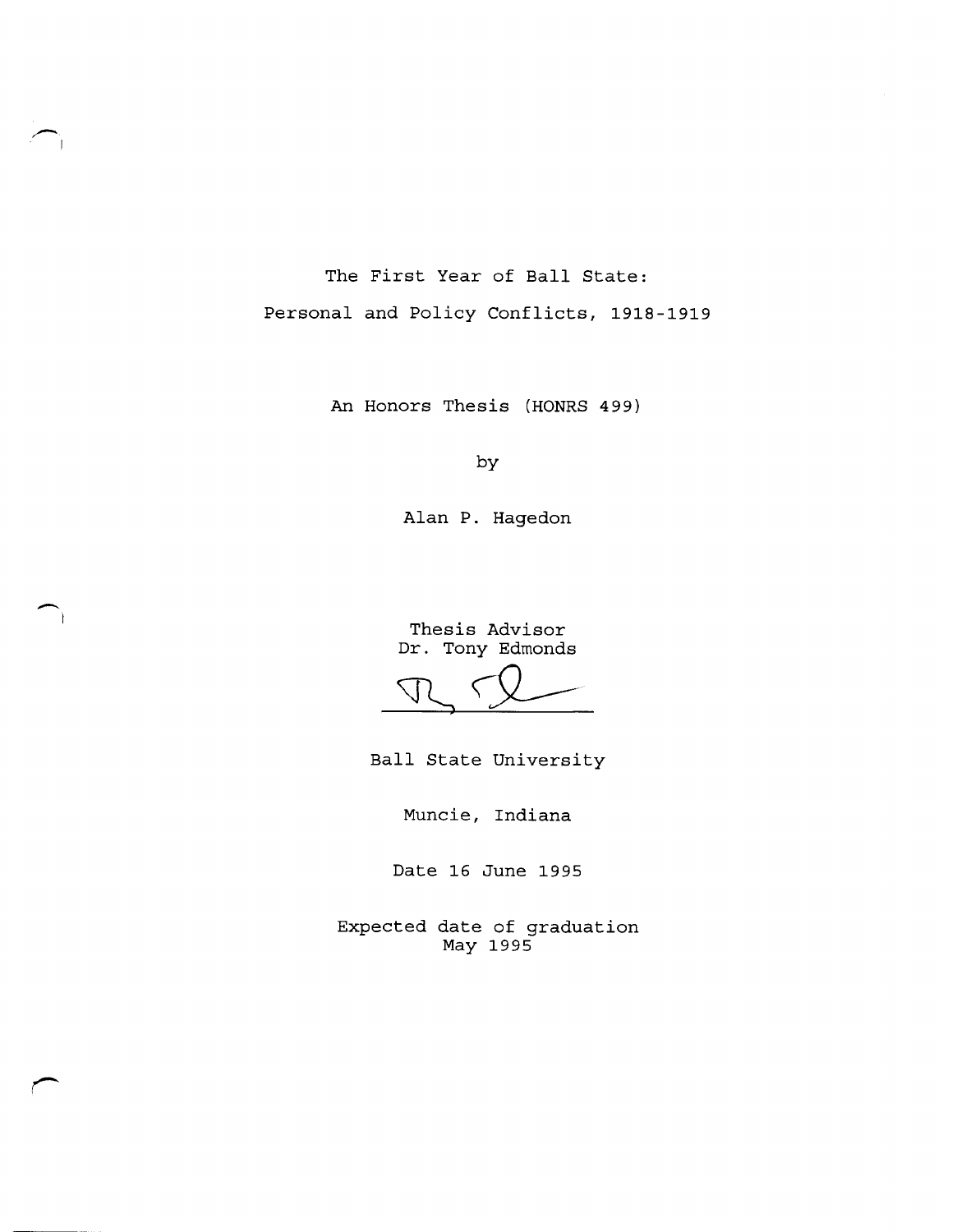$SpCc$  $\tau$ hrsis  $\zeta^L_{\rm s, 0}$  $\frac{1}{2}$  $-995$  $-45.4$ 

 $\bigcap$ 

 $\overline{\phantom{a}}$ 

# Purpose of Thesis

This paper discusses the various issues confronted between 1918 and 1919 by the Eastern Division of the Indiana State Normal School which became Ball State Teacher's College. The primary emphasis is placed upon how the administrators and faculty approached and dealt with the controversies and conflicts during this school's first year of operation. Letters of correspondence between the Eastern Division and the Terre Haute Division of Indiana State Normal School were the most crucial resource by which the dialogue between the two schools was reconstructed.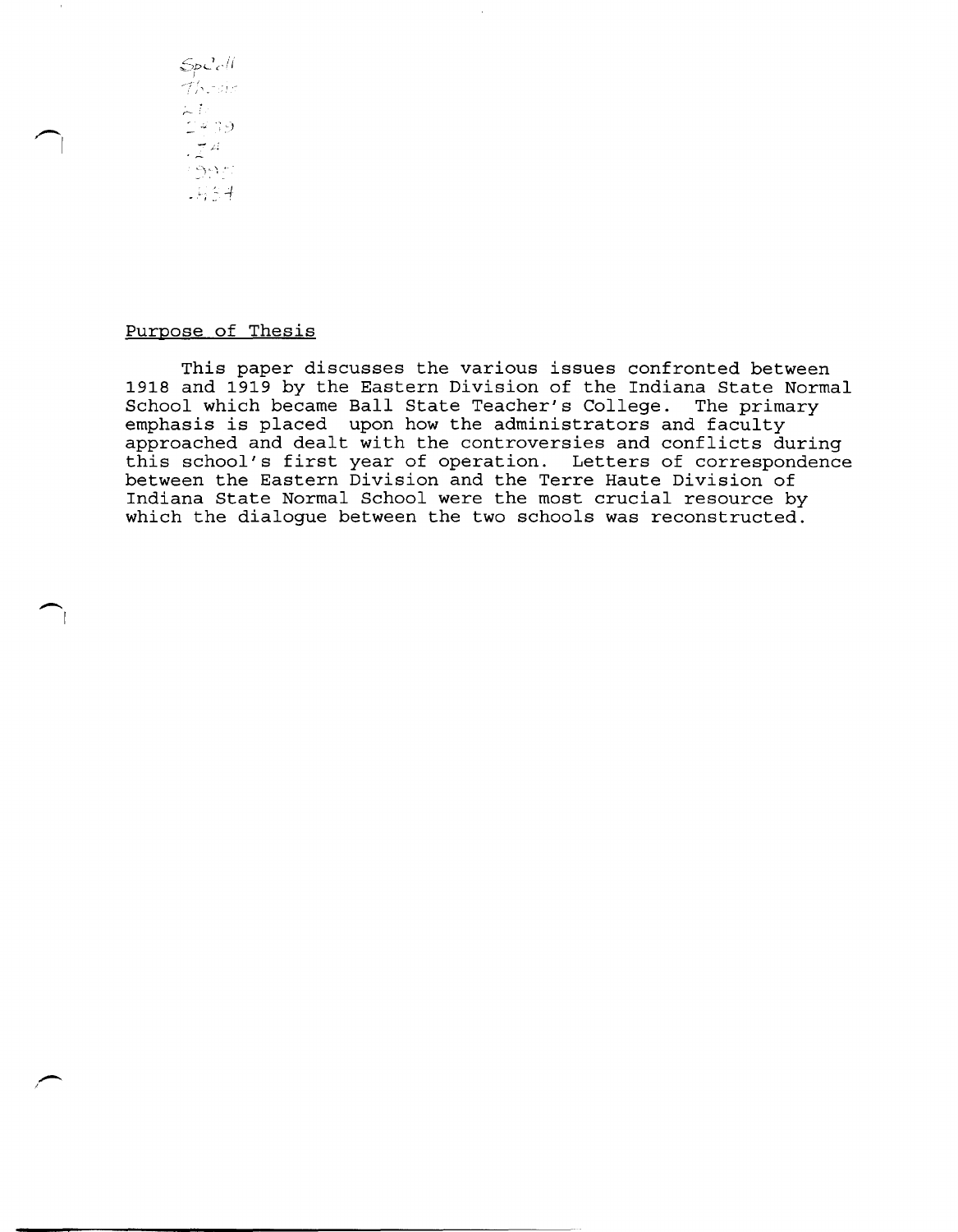This paper will deal with four of the issues that Ball State faced during its first year of operation. Ball State University, called the Eastern Division in 1918, was started as an extension branch of Indiana State University, then known as Indiana State Normal School (I.S.N.S.) (1). This new division of the Indiana State Normal School was the result of the circumstances and opportunities facing I.S.N.S. in 1918. The state of Indiana needed more and better teachers, but I.S.N.S. could not by itself meet this need (2). Moreover I.S.N.S. was faced with a surplus of faculty, since World War I led to a decrease in student enrollment (3).

-

-

One of the opportunities available to I.S.N.S. was that Frank and Edmund Ball and their wives offered to give to the state of Indiana academic facilities they owned near Muncie if the state agreed to use them to establish a postsecondary school. The Ball brothers had recently purchased the property for \$35,100, or less than ten percent of its estimated \$409,492.20 value. After purchasing the property, Frank and Edmund Ball took advantage of a 1917 law that permitted for the state of Indiana to receive gifts of property (4). This was not a maverick initiative for the Ball brothers because the Muncie community had already expended a great deal of effort in the years prior to 1918 trying to establish a college nearby (5). Community leaders felt that an institution of higher education would be a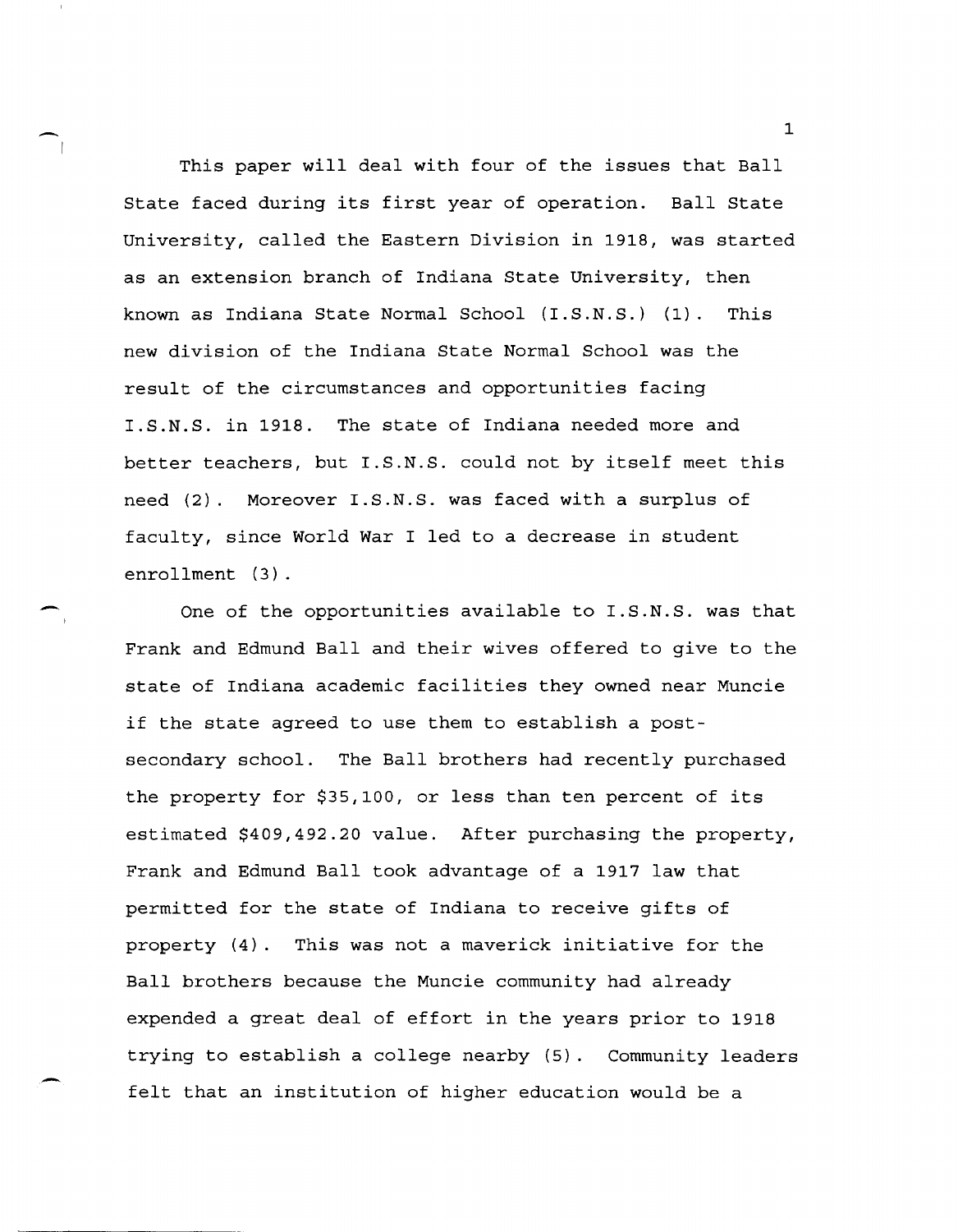positive force in the development of the city. This same motivation was the guide for the actions of the Ball brothers (6). On the other hand, the I.S.N.S., in 1918, viewed the school as an opportunity for it to transfer its surplus faculty - the result of World War II's waning effect on student enrollment - elsewhere. The I.S.N.S. had previously rejected a 1909 offer for assuming proprietorship of the Muncie school because the president of I.S.N.S., William Parsons, did not deem it desirable to have two large teacher training institutions within the same state. In 1918, however, it decided that because of its present circumstances, taking advantage of this opportunity could be beneficial (7).

Two men were instrumental in this process of transferring the ownership of the property to the state and turning it into a functioning school--William Parsons and Benjamin Moore. Parsons was the president of I.S.N.S. and had served in that capacity since 1885 (8). His refusal to adopt the Muncie institution in 1909 and his consent to do so in 1918 were the decisive factors in both situations (9). One of the underlying concerns that Parsons had in these decisions was his desire to keep the resources directed towards teacher training in Indiana consolidated in one institution (10).

Benjamin Moore, the Superintendent of Muncie Schools, was the other major participant in the acquisition and

 $\overline{2}$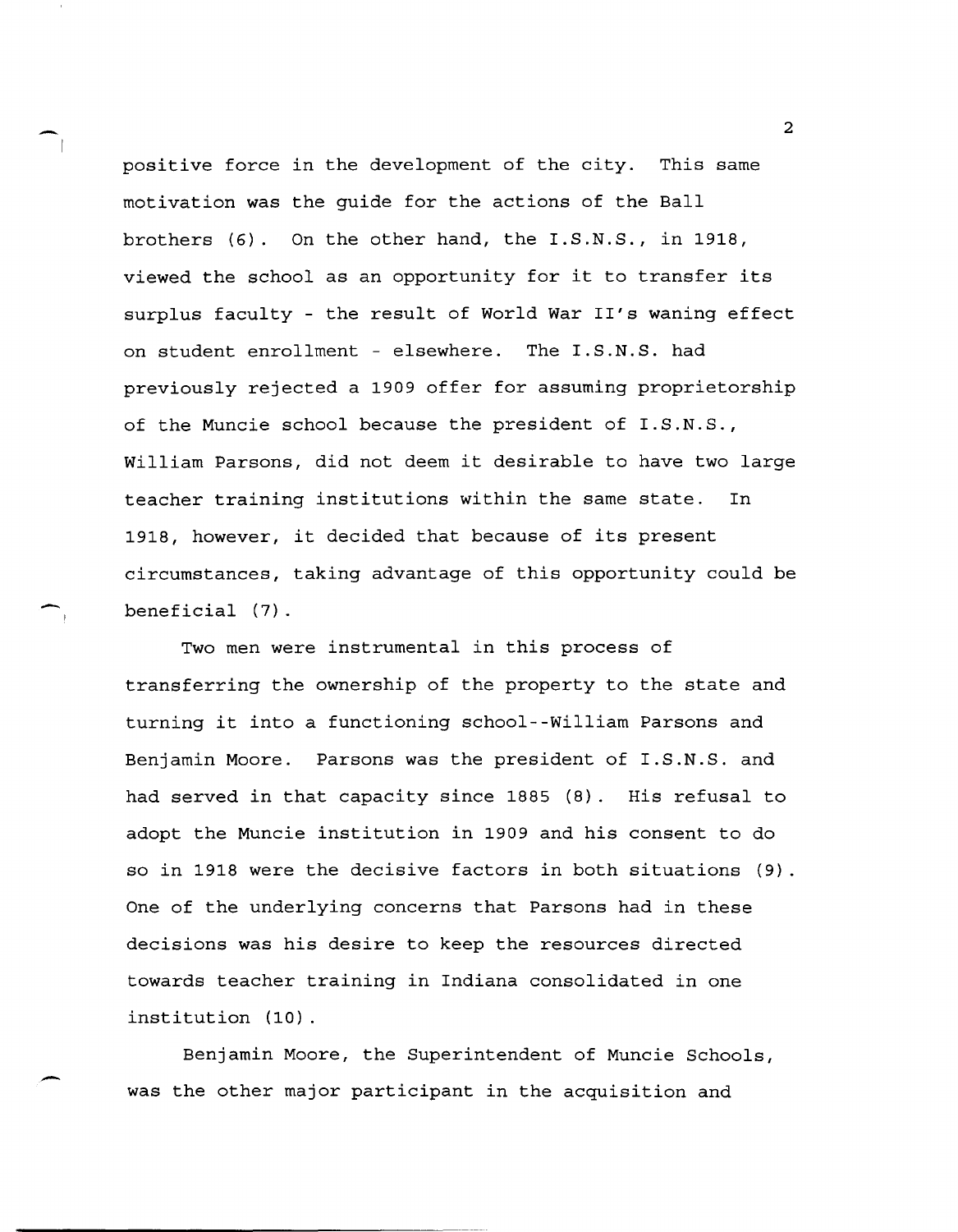development process. He became the first Dean of the Eastern Division, partly because he had past connections with the I.S.N.S.. In 1898-1899 he served on the Board of Visitors, a group that was called to give an annual assessment of the strengths and weaknesses of I.S.N.S. (11). Moore was contacted by a member of the 1918 Board of Visitors, L. P. Benezet, in the spring of 1918 and informed about the possibility of a new normal school being established in Muncie. Moore was delighted to hear of such an opportunity to procure a teacher training institution in his deprived part of the state (12). He saw a need for additional teachers in Indiana and offered to provide any assistance that he could to aid the process (13). These two men, Benjamin Moore and William Parsons, will be the central focus of this paper.

The four issues that the Eastern Division of the Indiana State Normal School confronted in its first year included determining its degree of autonomy from I.S.N.S., abiding by a coherent requisition procedure, managing conflict within its faculty, and harmonizing the leadership and communication styles between the leaders. The first question that I.S.N.S. dealt with was the relationship between Terre Haute and Muncie. In the first recorded document that offers a name to the Muncie school, the Board of Trustees Minutes of April 17, 1918, Parsons referred to the school as the "Muncie Auxiliary." After the school was

.-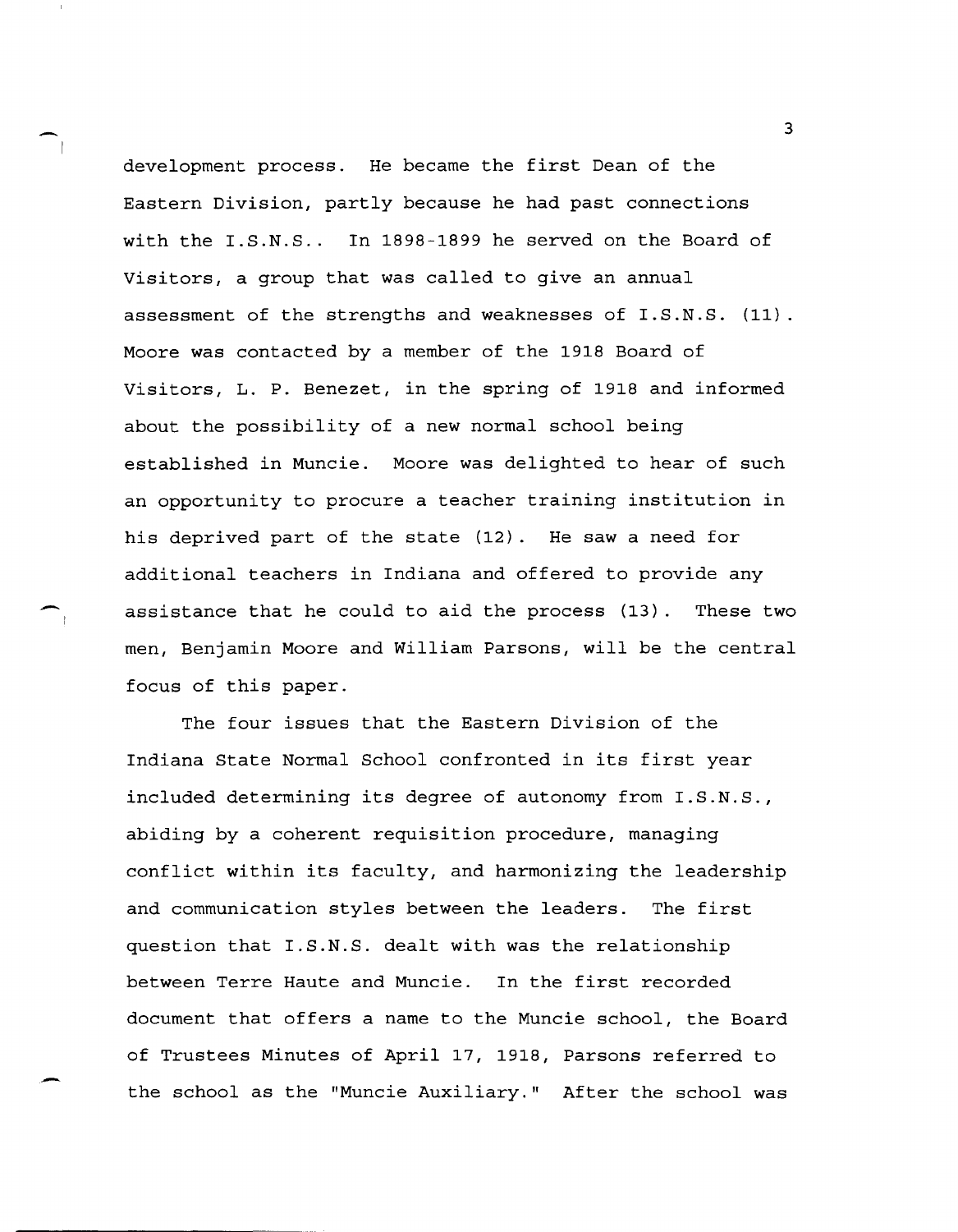officially made part of the I.S.N.S., the name given it was the "Muncie Branch" of the I.S.N.S. (14).

On July 2, 1918, Benjamin Moore, the new Dean of the school in Muncie, wrote Parsons saying that the people of the Muncie community had been engaged in much discussion about the matter of the name and were dissatisfied with "Muncie Branch" for two reasons. The community sought a name that covered a more significant area regionally than the word "Muncie" implied. Second, the word "Branch" "suggested a relation to the Terre Haute school which actual practice in its organization had not born out and which," according to local opinion, "was not in the thought of any one when the name was suggested." Moore proposed the name "Eastern Division" (E.D.) (15). Parsons was receptive to the suggestion and took the question to the Board of Trustees on July 3, 1918. The board gave Moore and Parsons the power to act upon the naming of the school. Parsons confirmed the idea in a letter responding to Moore and the new designation became official (16).

This was a peaceful resolution, but the issue of autonomy was also raised in more specific and pointed situations. Parsons was repeatedly confronted by ambitious policy proposals coming from Muncie. The first such situation occurred when professor ErIe E. Clippinger, chairman of publicity, added to the catalog teacher training programs for grades one through high school, while Parsons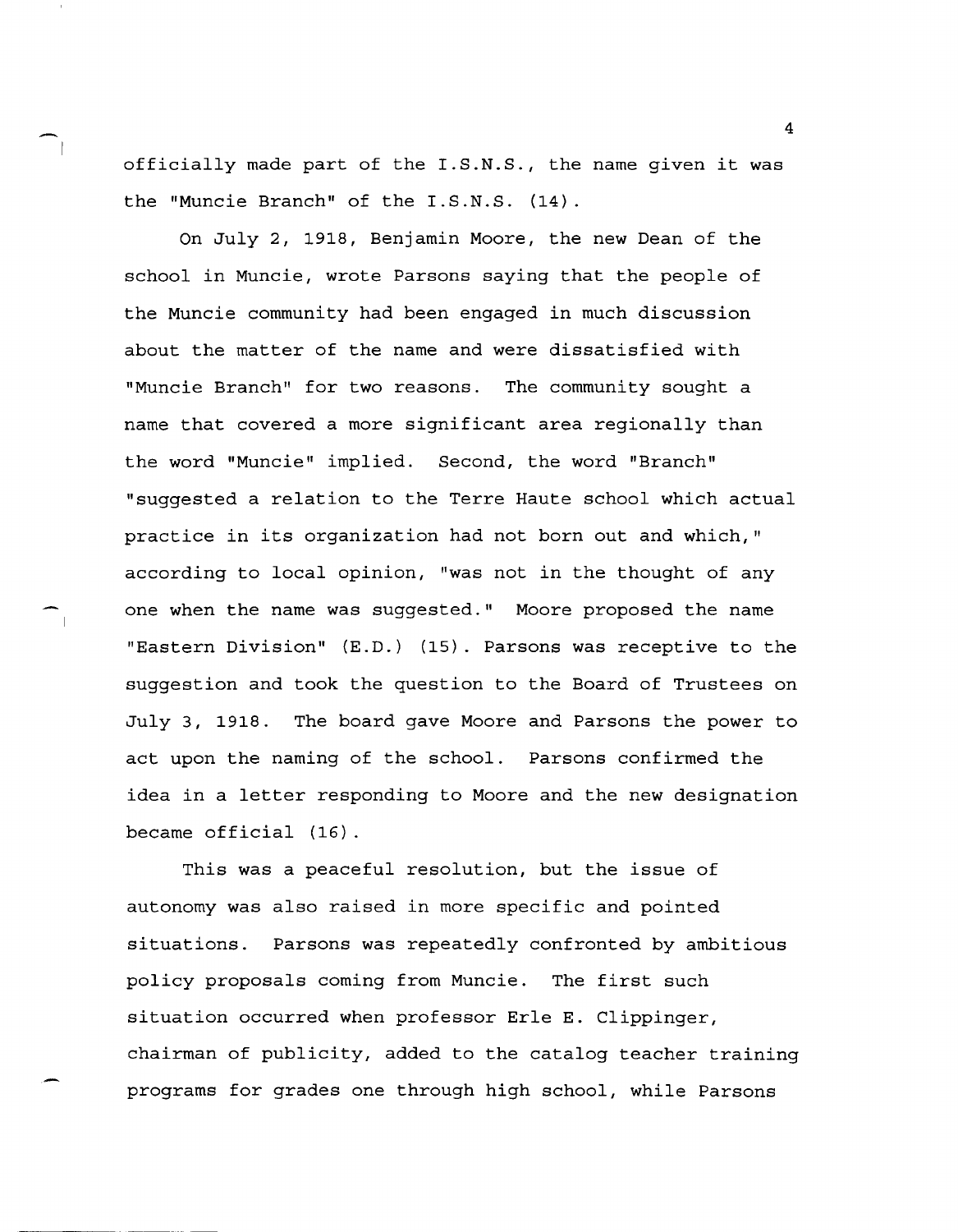wanted the school to cover only grades one through six. Clippinger did this on his own initiative, probably because he thought that the two schools should provide the same curricula. Though Parsons had different aspirations for the E.D., he commented, for reasons that are not stated, that he did not feel he could do anything to "change the situation (17)." However, Clippinger's idea that the E.D. should use a separate advertising bulletin than that of the Terre Haute Division did come under fire from Parsons, who said that all materials sent out from the schools ought to suggest that they are "not two separate schools--only two branches of the same school." This same reasoning was used for having both divisions of I.S.N.S. share the same letterhead (18).

---- I

~

In fact, before the Muncie institution was even acquired, the issue was raised as to whether it should be subordinate to, co-ordinate with, or independent from the I.S.N.S.. The 1918 Board of Visitors paid a visit to the Muncie facilities and recommended that "the new school at Muncie be placed on an independent basis with an adequate financial foundation at the earliest possible date" (19). Instead of following the Board's recommendation, I.S.N.S. deferred any such possibility of establishing an independent institution or a much feared future competitor. The I.S.N.S. did this by accepting the E.D. under the condition that no attempts be made towards independence from Terre Haute (20). The last recorded mention of a person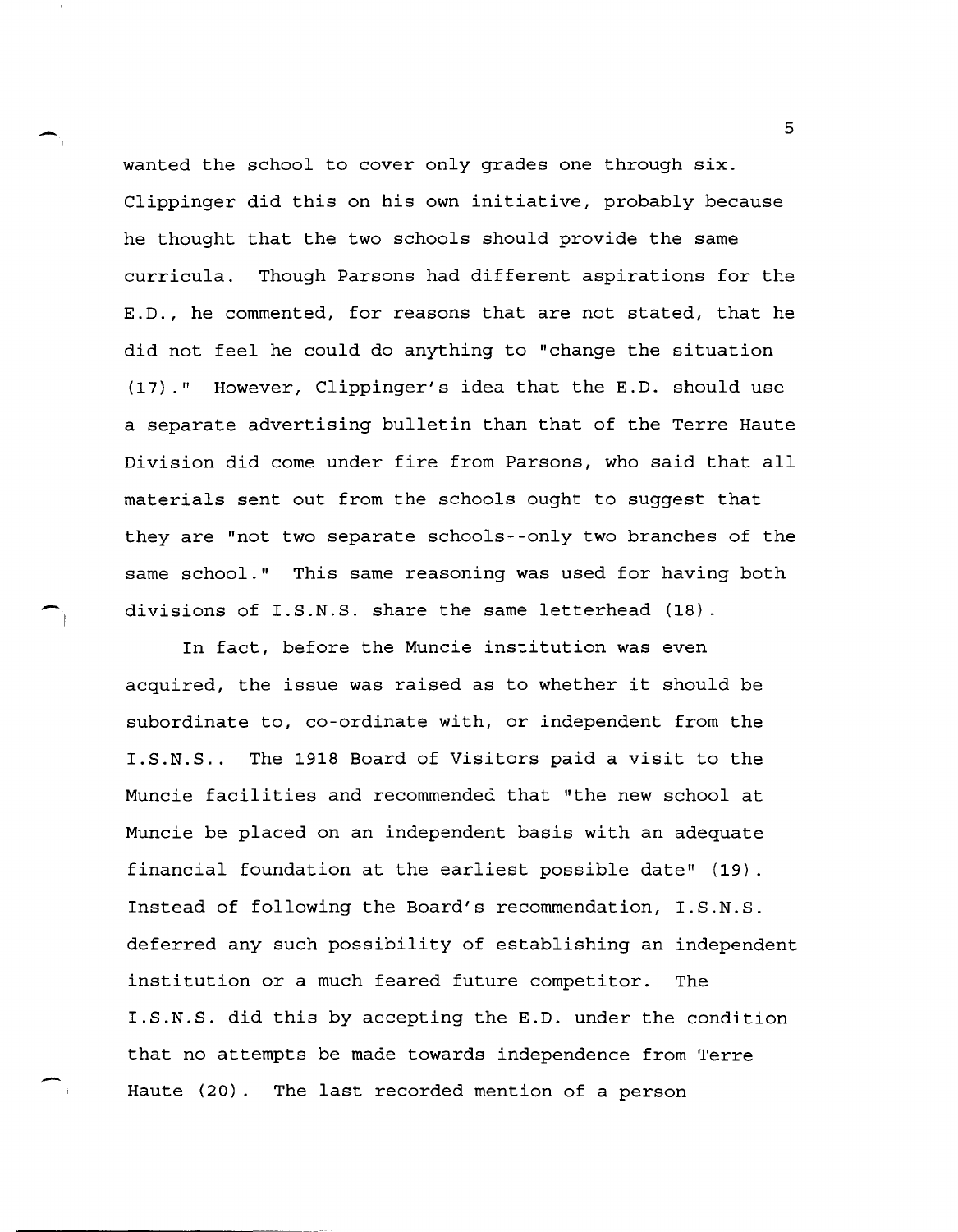considering establishing the ED as an independent institution was made by Mr. Fred Rose, a local Muncie banker, who discouraged a Mr. Waldo, a member the 1919 Board of Visitors, from making a recommendation such as that in his report at that time (23).

Another major issue during the first year of the E.D. was the question of proper requisition procedures. From as early as July 31, 1918, correspondence between Dean Moore and Parsons dealt with the topic of financing (22). Parsons wanted both divisions to use the financial base which in past had been employed at the Terre Haute division. Parsons avidly called for the "strictest economy" to be adhered to in all areas of operation (23). Moore understood this request and seemed to accept it (24).

Over time, however, Moore seemed unable to abide by the policy. He was repeatedly criticized for making purchases without first sending a requisition to the Board of Trustees (25), for not using a bidding process before selecting a supplier, for running classes below the minimum enrollment requirement (26), and for allowing for faculty members to send requisitions straight to the Board of Trustees before he himself cleared the request (27). Correspondence between Moore and Parsons indicates that these problems developed from the beginning and continued throughout the year (28).

Parsons did give a reason other than finances to support his stance. He said that the school's books were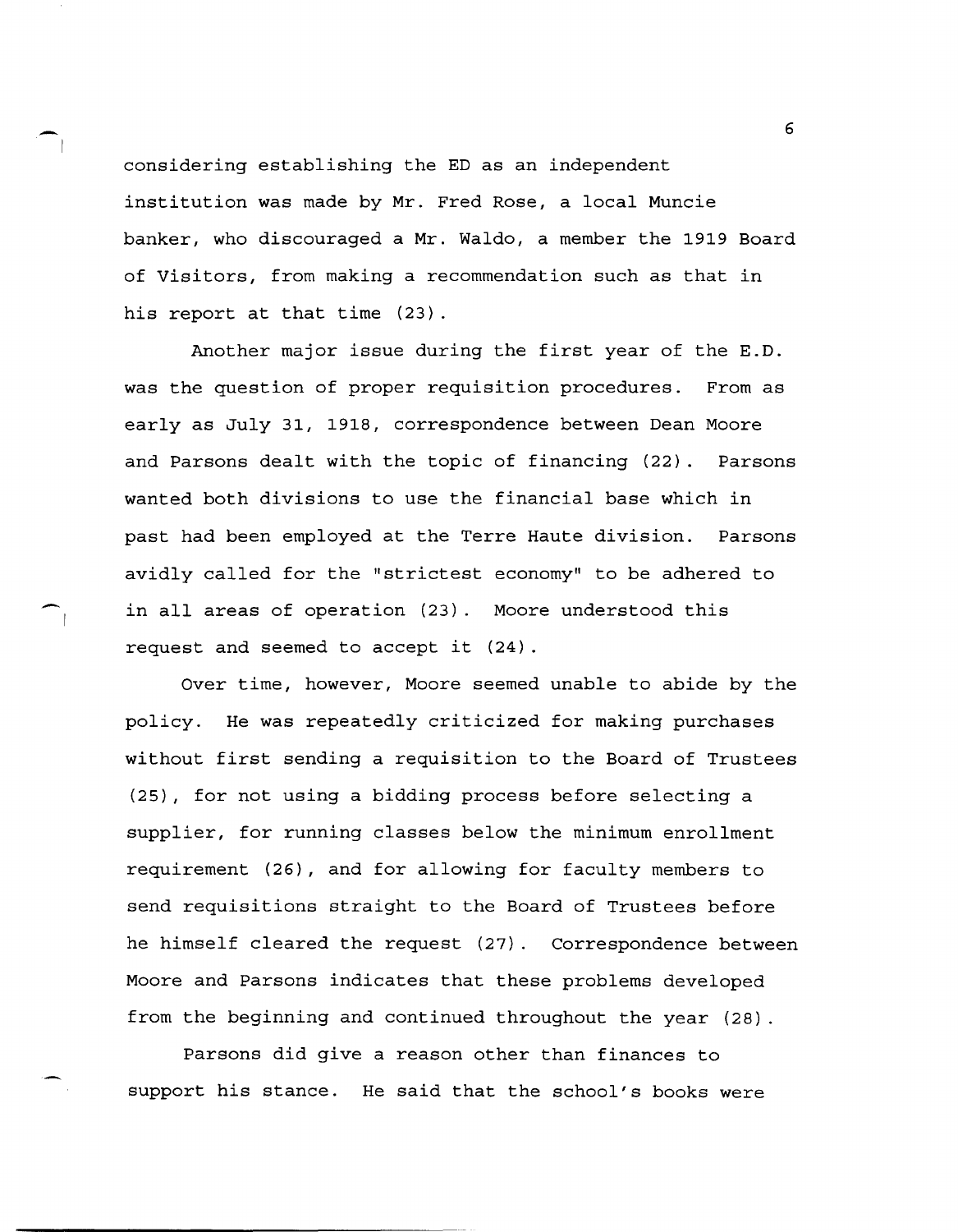audited every year by the State Board of Accountants Field Examiners, who were unsympathetic to improper requisitioning of funds. Thus, the Board of Trustees placed pressure on Parsons to abide by the approved procedures in all but the most serious of emergencies (29).

Over the summer of 1919, when Parsons made efforts to revamp the E.D., he reported that the aforementioned violations were still prevalent there (30). Though these problems were not solved under Moore's leadership, some of the same problems were reported to have existed in Terre Haute, and no clear answers on how to solve them were proposed by either side (31).

 $\sim$ 

A more crucial problem at the E.D. involved division within the faculty. As mentioned earlier, most of the faculty came from the I.S.N.S., and as part of the move most of them received promotions: for example an advancement from an assistant professorship to department chair was quite common (32). These new promotions, though they did not cause obvious problems, did signify a considerable advancement of the faculty for reasons other than ability. Such a change of responsibilities within an institution could have repercussions. Dr. William o. Lynch, who conceivably felt left out because of these promotions, was reported to have resented the fact that he was the only department head transferred to the E.D. (33). But more importantly, the operation of the E.D. was gravely affected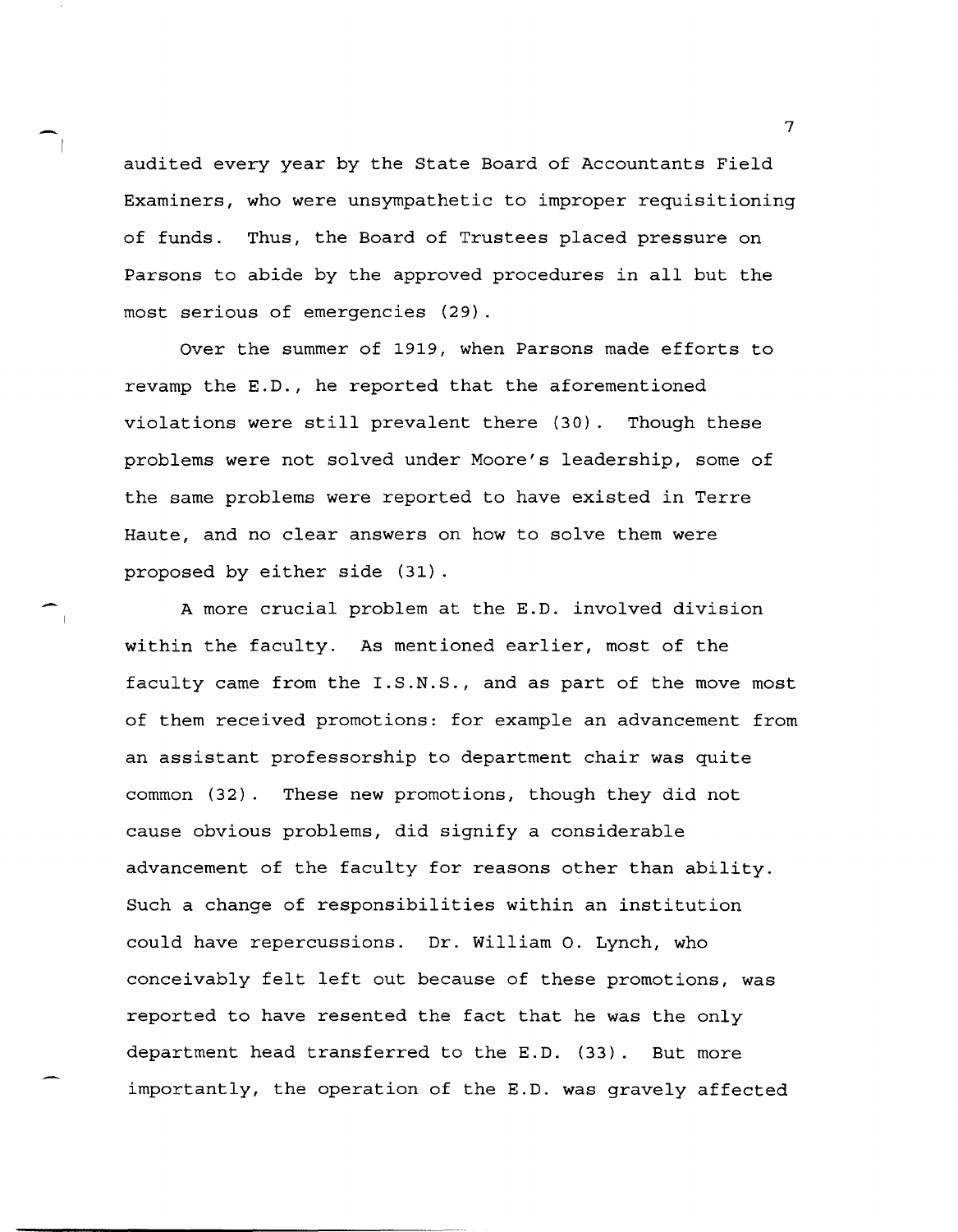by the continuation of factional relations among these faculty members. Strife had set many of the I.S.N.S. faculty at odds with one another, and these peculiar hatreds appear to have accompanied them to the E.D. (34).

The event that caused much of this tension was the dismissal in 1918 of Dr. J.J. Schlicher, an allegedly pro-German faculty member, from I.S.N.S. (35). The conflict surrounding Dr. schlicher had been brewing for a few years, and it erupted in 1918 (36). The result was that professor Clippinger and professor Lynch developed strongly differing opinions (37). Lynch was in favor of Schlicher (38), but Clippinger, the leader of the opposition, sided with and strengthened the sentiment of Parsons, which eventually led to Schlicher's dismissal (39). Schlicher reported in his diary that a "gaping gulf" (40) resulted at the  $I.S.N.S.$  and that he was the victim of the "talk of [his] venomous colleagues"  $(41)$ . The relevance of this to the E.D. is clear when we look at the November 5, 1918, entry in Schlicher's diary, in which he said that Lynch sent him lots of news about how Clippinger continued his suspicions, but now Clippinger was directing them towards Parsons and Moore  $(42)$ .

How bad did conditions become at the E.D.? Parsons reported in a letter to a L.N. Hines, a member of a committee sent in March of 1919 to investigate problems that had arisen at the E.D., that during the summer quarter of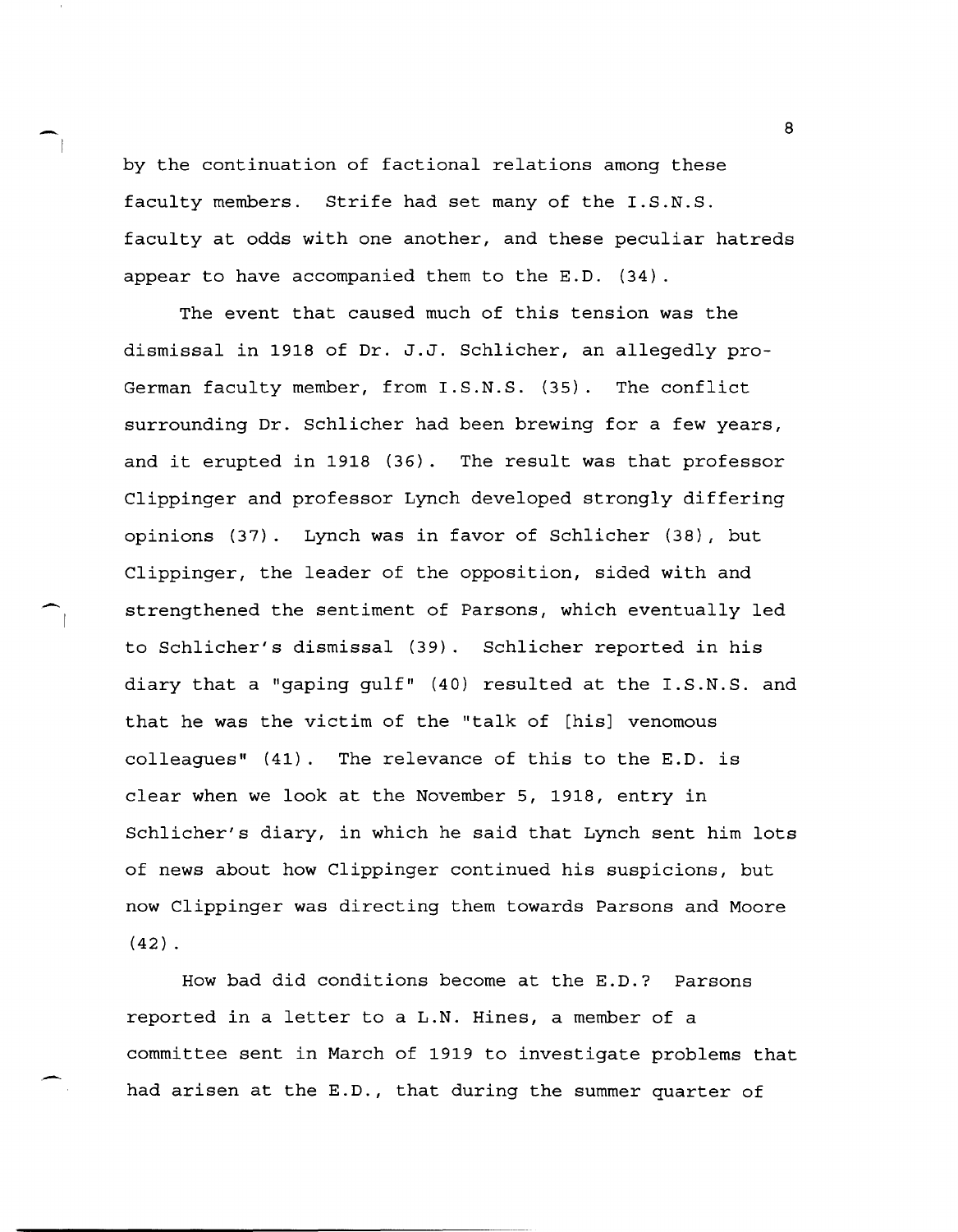1918 there was little or no friction among the faculty but that the situation changed at the beginning of the 1918-1919 regular school year. Some faculty opposed Moore, including "Professors Clippinger, Breeze, Sink, Baxter, Johnson, Studebaker, Armstrong, Smith, Schlater, Jennings, and Lieutenant Morrison," the leader of the Student Army Training Corps unit stationed at the E.D.. However, Professors Lynch and Rhodes felt favorable towards the dean, and a Miss Baker and a Miss Nugent didn't believe that the criticism against Moore had "sufficient grounds." This criticism was that Moore had "no reasonable, consistent, well-thought out theory and view as to what the school should try to do [and his course was] vacillating and very contradictory" (43). Before Parsons reported this information to Hines, the Investigation Committee of which he was a member, reported that the faculty was divided into two groups--one behind Moore and one behind Clippinger--and the committee recommended that both of these men should not be retained at the end of the school year (44).

The last major problem that arose during the first year of operation of the ED involved communication difficulties between Moore and Parsons. This does not mean that they did not get along. On the contrary, Parsons noted that the relationship between Dean Moore and himself was cordial (45). Throughout the year Parsons extended the greatest freedom to Moore, following a "whatever-you-decide-to-do-is-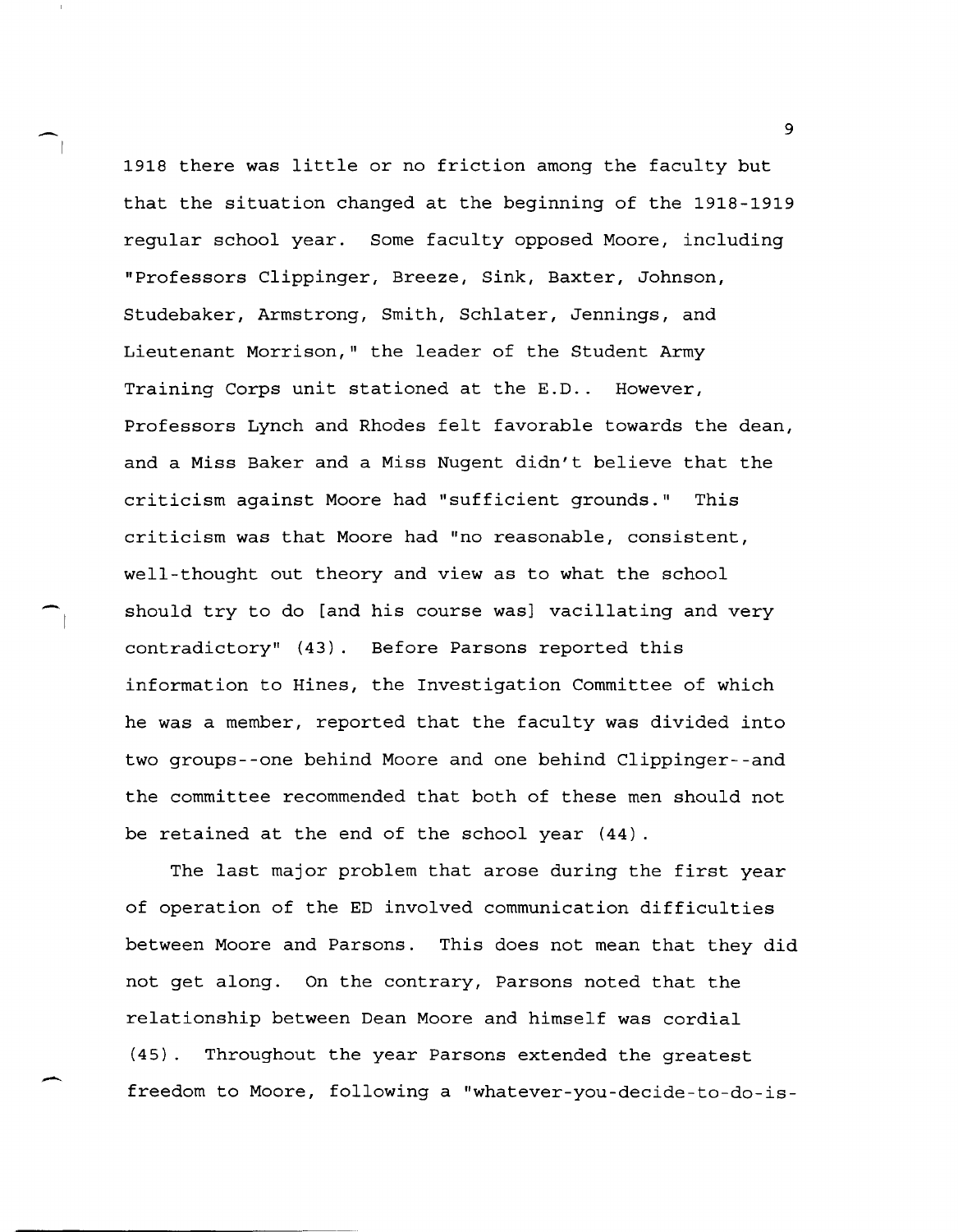fine-with-me" approach on most matters (46). The only instances where Parsons seemed to have lost patience with Moore's actions was in the previously mentioned area of requisitions (47). Parsons' comments in his letters to Moore do not indicate extraordinary concern about the abuses of policy Parsons confronted.

A change occurred for a short duration as Moore and Parsons conversed about the future of Moore's employment at the E.D. following the division within the faculty. The two discussed the topic orally on the 22 and 23 of April, 1919, and then debated the contents and conclusions of that discussion in letters throughout the next week (48). Parsons claimed that Moore agreed to relinquish his position as dean at the end of the summer 1919 to pursue only his duties as the Professor of Methods, Observation, and Practice (49), while Moore contended that he had "clearly stated" that the issue should be postponed until Frank c. Ball returned from a trip to the Orient and could be consulted (50). Parsons also noted that there were "sharp differences," but that they remained on good terms with each other. He felt that the issue of Moore's resignation had been dealt with properly and decisively (51). These good terms changed when he received Moore's letter of response, in which Moore held a contrary opinion about the conclusions formed throughout the discussions - that he should not render his resignation immediately (52).

 $\blacksquare$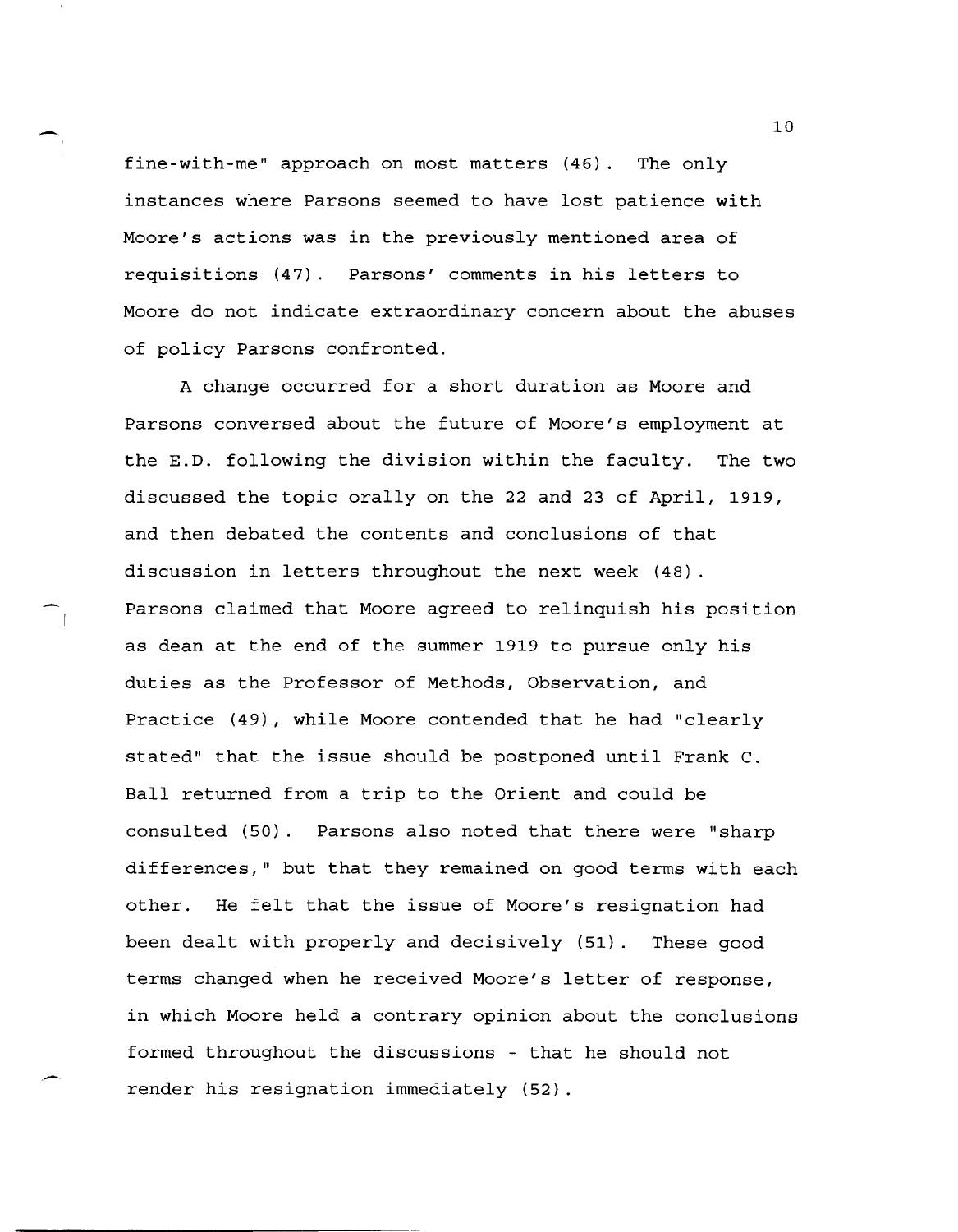$\bigcap$ Parsons wrote L. N. Hines that he felt an urgency to settle the matters so that he could seek a replacement and added that he did not believe that Moore understood this to be the primary issue (53). This sheds light on Parsons strong response to Moore's protest in which Parsons said he was amazed at such ideas. Parsons believed their verbal agreement to have been "explicit and definite." His first letter was intended to prevent any such disagreements. As a rebuttal to Moore's response, Parsons took the liberty to declare their conversations "null and void" and added that all further actions would be based on his judgment. He went on to say that he "absolutely refused" to discuss Moore's future anymore in a verbal context and that the issue would go before the Board of Trustees as planned (54). On April 30, Moore pleaded his cause through another letter (55) The resolution to this issue was that Parsons followed through as planned, and Moore was stripped of his executive duties (56).

> This conflict within the administration is certainly an after-the-fact affair because the first year of the school had nearly transpired. From the correspondence discussing this dispute, no precise understanding can be ascertained, but it is considerably transparent and should be noted that underlying causes inflicted this incident and the other problems of the school. The conflicts mentioned within this paper definitely contributed to but were not solely

-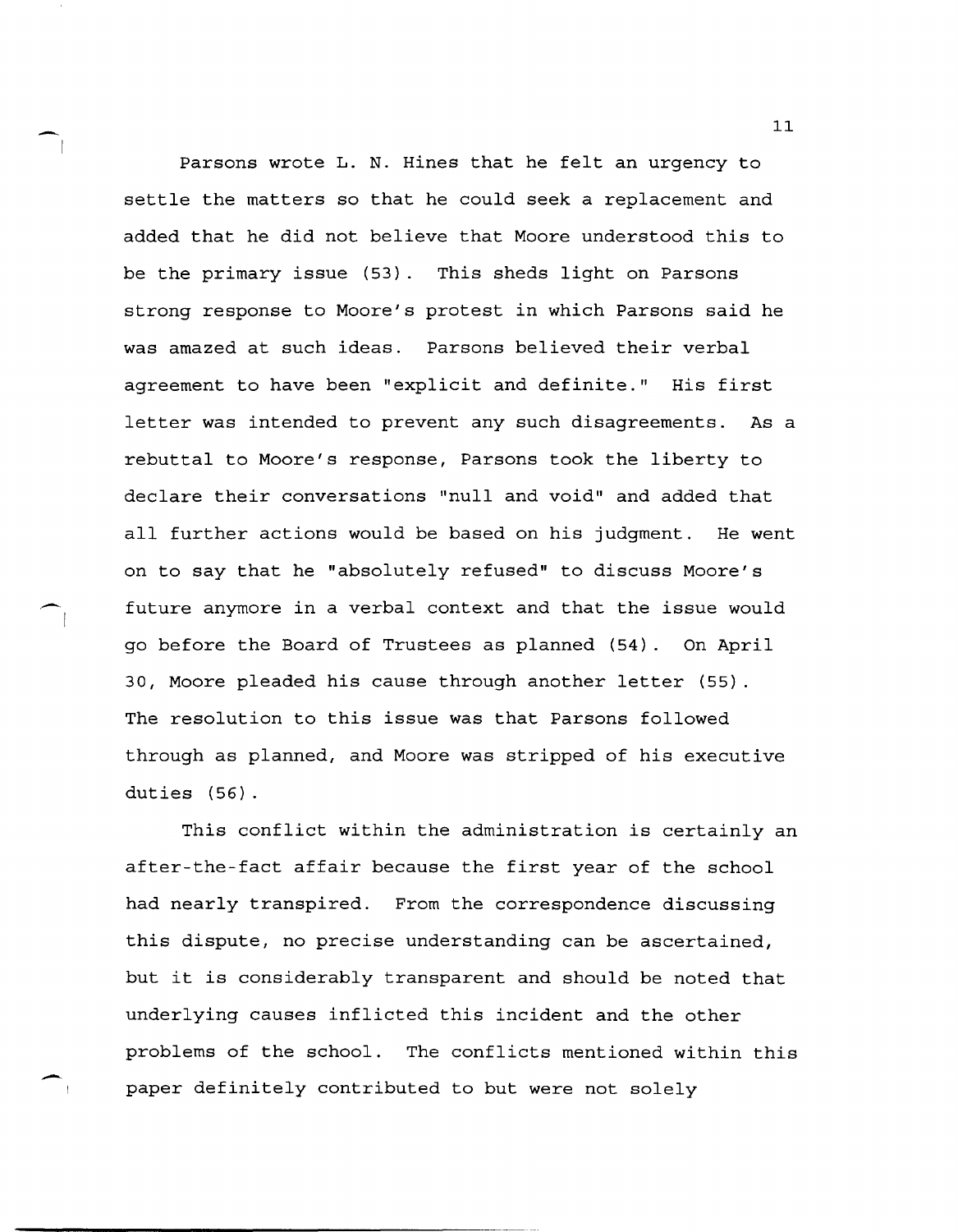responsible for the turmoil that the school faced.

Thus, the initial year of what became Ball State University was hardly a tranquil one. Arguments over matters as seemingly trivial as requisition policies and as crucial as institutional missions occurred. Administrators had misunderstandings and faculty members divided into factions. Perhaps such problems are inevitable in academic life. But, according to President Parsons, these difficulties almost killed the institution: "I am very sure that the school cannot be permanently successful without greater harmony of feeling in the faculty, general cooperation, and a united effort to advance the best interest of the school" (57). 1nspite of this seemingly bleak beginning, the Eastern Division successful evolved into a model university--Ball State University--built upon a strong and enduring foundation.

 $-1$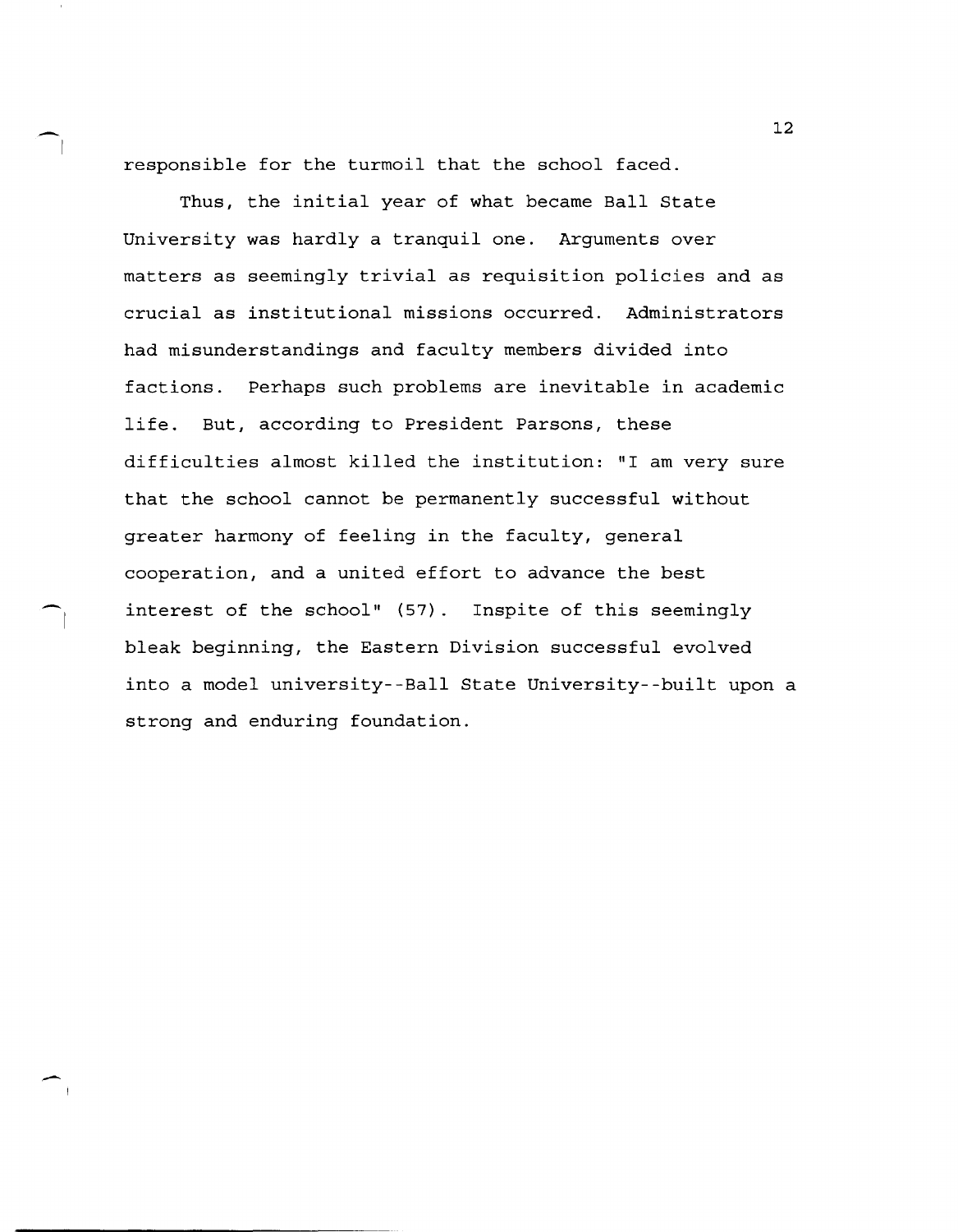#### **Endnotes**

1. William o. Lynch, *A History* of *Indiana State Teacher's College.* (Indianapolis, IN: Bookwalter Company, 1946), 261-262.

2. L. P. Benezet, Evansville, to William Parsons, Terre Haute. 5 February 1918 [University Archives, Cunningham Library, Indiana State University, Terre Haute, IN. (Hereinafter cited as ISUA)]. Parsons Papers, Box 7.

3. Lynch, 265.

 $\bigcap$ 

 $\bigcap$ 

 $\overline{\phantom{a}}$ 

4. Glenn White, *The Ball State Story* (Muncie, IN: Ball State University, 1967), 41-42.

5. Charles Van Cleve, *History* of *Ball State Teacher's College.*  Unpublished MSS [University Archives, Special Collections, Bracken Library, Ball State University, Muncie, IN], 22-23.

6. Commercial Club (The), Muncie, to William Parsons, Terre Haute, Spring 1918. Letter (ISUA), Parsons Papers, Box 7.

7. Lynch, 264-265.

8. Ibid. , 233.

9. Ibid. , 264.

10. Ibid. , 257.

11. Benjamin F. Moore and S. L. Scott and Robert Spear, "Report of the Official Board of Visitors," Muncie, 1898-1899 (ISUA) Parsons Papers, Box 7.

12 Benezet, 5 February 1918.

13. Benjamin F. Moore, Muncie, to William Parsons, Terre Haute. February 1918-December 1919, 16 February 1918, Stucco Letters (ISUA), Parsons Papers, Box 7.

14. Lynch, 261.

15. Moore, 2 July 1918.

16. Lynch, 262.

17. Van Cleve, 62.

18. William Parsons, (bound) "Letter Press Papers" to many people, 4 volummes 1) 4 January 1918-6 May 1918; 2) May 1918- August 1918; 3) August 1918-May 1919; 4) May 1919-February 1920, 24 June 1918 [Hereinafter these shall be cited as LPP] (ISUA).

19. L. P. Benezet and C. o. Williams and D. B. Waldo. "Report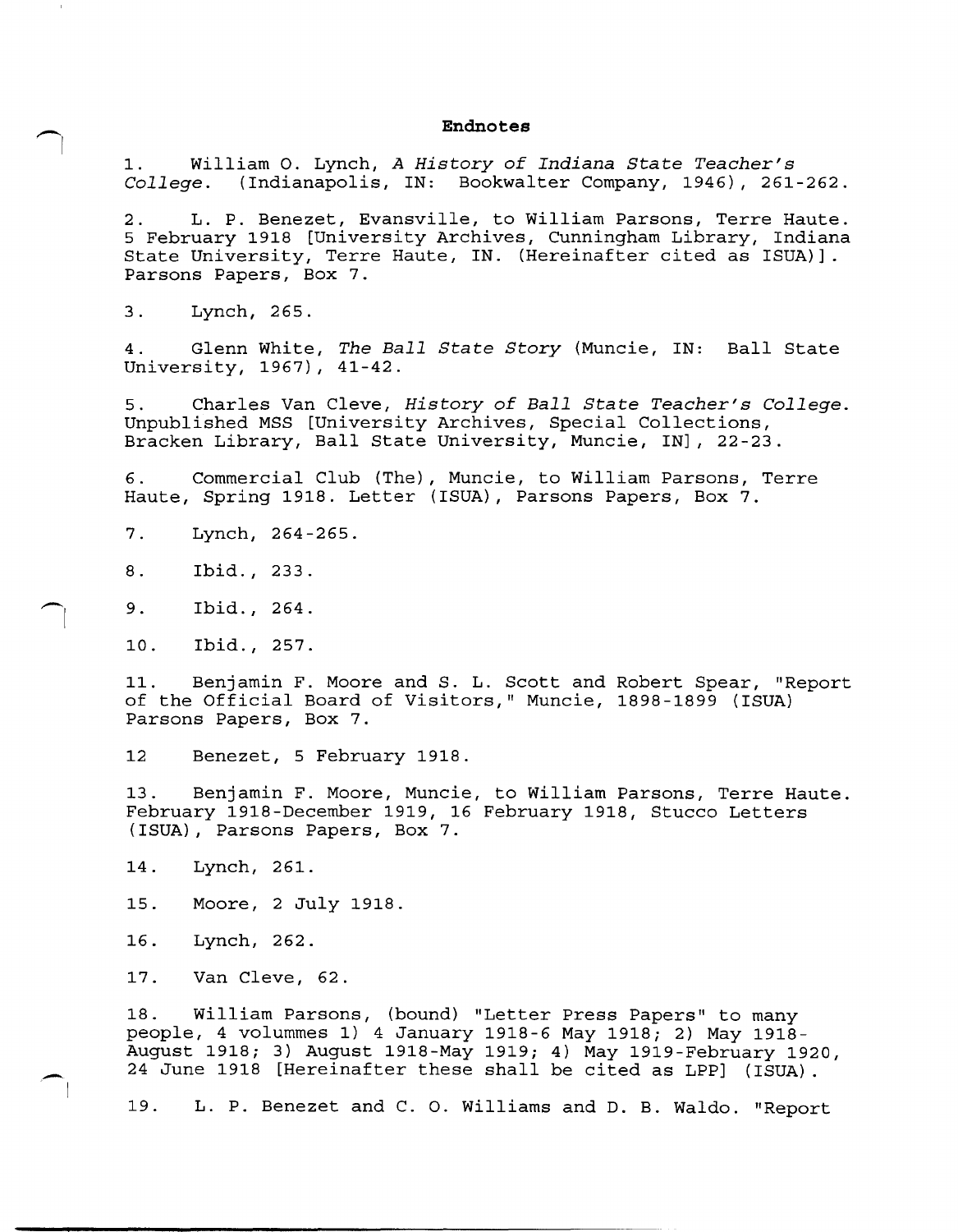of Official Board of Visitors," Muncie, 1918. (ISUA), Parsons Papers, Box 7, 7-8.

20. Lynch, 260-261.

-I

 $\bigcap$ 

21. F. D. Rose, Muncie, to William Parsons, Terre Haute, 17 March 1919-2 February 1921, 17 March 1919, Letters and telegrams (ISUA) Parsons Papers, Box 7.

22. Parsons, LPP, 31 July 1918.

23. Board of Trustees, Indiana State Normal School, Terre Haute, "Minutes," 7 August 1919, 167.

24. Parsons, LPP, February 1918-December 1919.

25. Ibid., 29 July 1918.

- 26. Board of Trustees Minutes, 10 July 1919, 156.
- 27. Parsons, LPP, 6 December 1918.
- 28. Ibid., February 1918-December 1919.
- 29. Ibid., 29 July 1918.
- 30. Board of Trustees Minutes, 10 July 1919, 156.
- 31. Parsons, LPP, 20 May 1919.
- 32. Lynch, 263.

33. J. J. Schlicher, "Diary," Transcribed by John Bruechener, 1918-1919 (ISUA), 22 April 1918.

- 34. Board of Trustees Minutes, 7 August 1919, 167.
- 35. Ibid., 167.
- 36. Parsons, LPP, 24 August 1918.
- 37. Board of Trustees Minutes, 7 August 1919, 167.
- 38. Schlicher, 29 March 1918.
- 39. Ibid., 16 April 1918.
- 40. Ibid., 18 February 1918.
- 41. Ibid., 7 March 1918.
- 42. Ibid., 5 November 1918.
- 43. William Parsons, "Memoranda of Conversations on the 22 and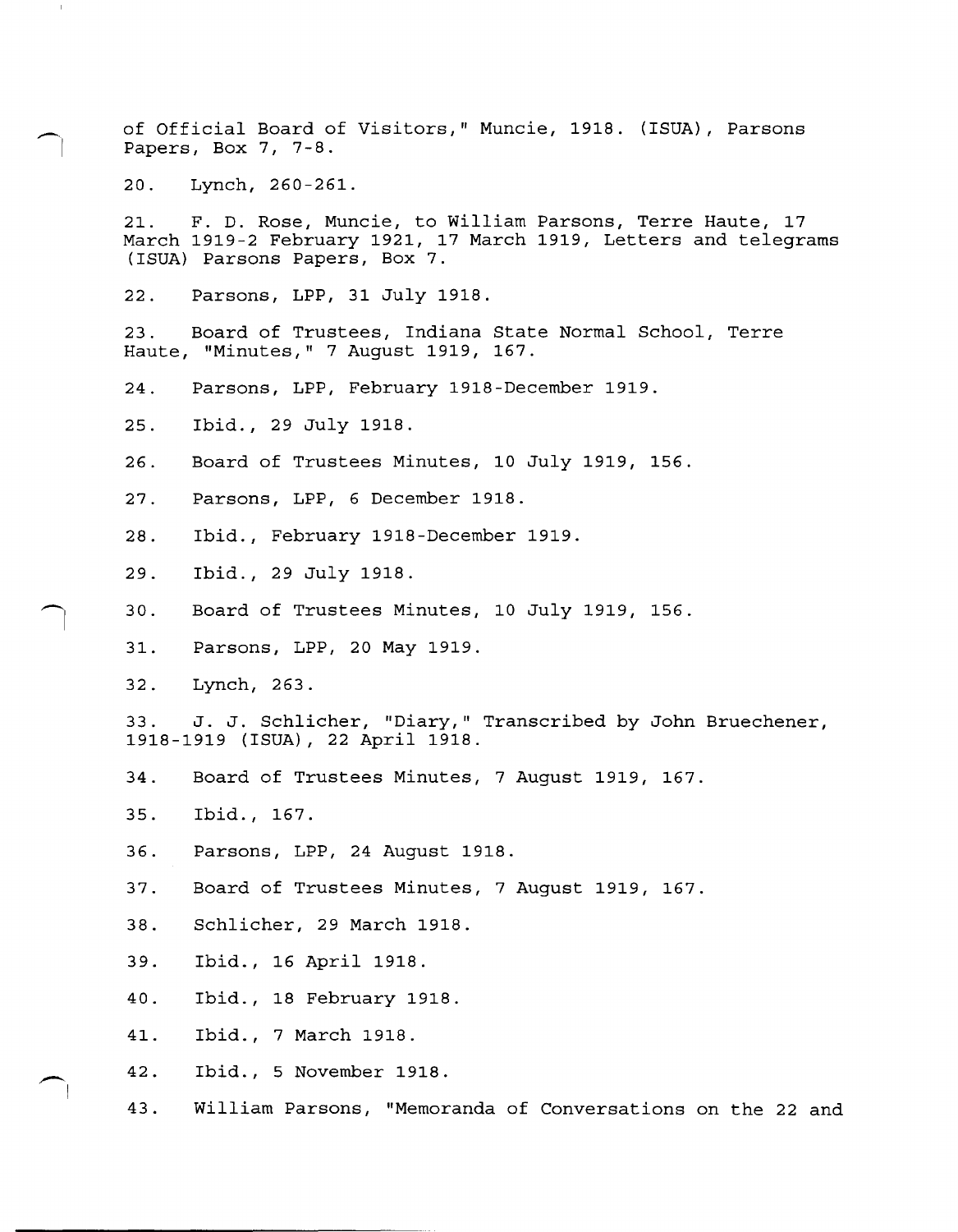23 of April" April 1919, Stucco Letters (ISUA), Parsons Papers, Box 7. Parsons, (LPP) , to L. N. Hines, 25 April 1919 [Hereinafter these two documents will be cited as Memoranda] .

- 44. Board of Trustees Minutes, 7 August 1919, 167.
- 45. Ibid., 167.

7

 $\frac{1}{2}$ 

- 46. Parsons, LPP, 17 April 1918.
- 47. Parsons, to Benjamin F. Moore, 29 July 1918.
- 48. Parsons, to Benjamin F. Moore, 24 April 1919.
- 49. Parsons, Memoranda, 25 April 1919.
- 50. Moore, to William Parsons, 28 April 1919.
- 51. Parsons, Memoranda, 25 April 1919.
- 52. Parsons, to Benjamin F. Moore, 29 April 1919.
- 53. Parsons, Memoranda, 25 April 1919.
- 54. Parsons, to Benjamin F. Moore, 29 April 1919.
- 55. Moore, to William Parsons, 30 April 1919.
- 56. Board of Trustees Minutes, 7 August 1919, 168.
- 57. Parsons, Memoranda, 25 April 1919.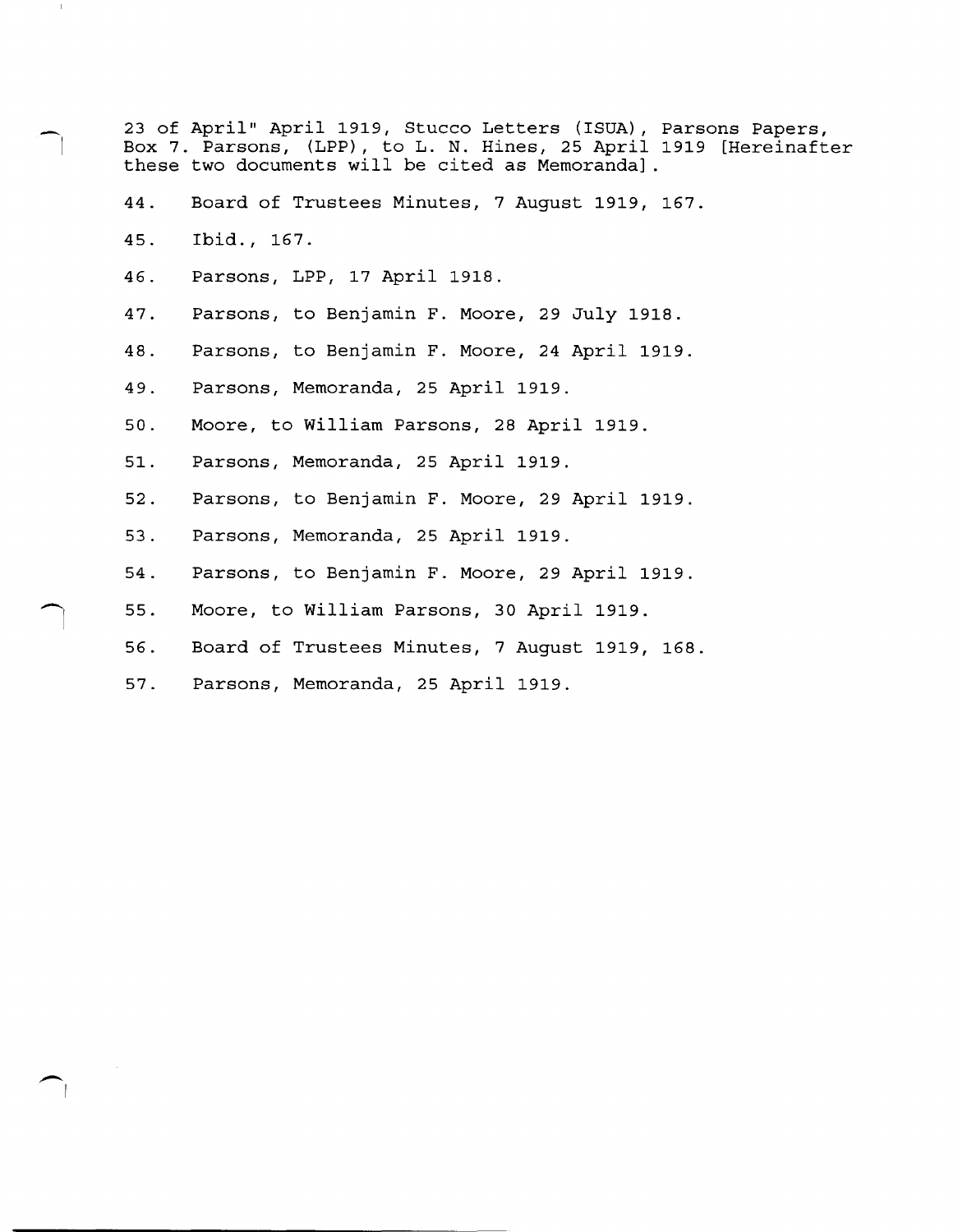## **Bibliography**

### **Primary Sources**

-I

-

- Benezet, L. P., Evansville, to William Parsons, Terre Haute. 5 January 1918. Letter [University Archives, Cunningham Library, Indiana State University, Terre Haute, IN. (Hereinafter cited as ISUA)], Parsons Papers, Box 7.
- Benezet, L. P. and C. o. Williams and D. B. Waldo. "Report of Official Board of Visitors," Muncie, 1918. (ISUA) , Parsons Papers, Box 7.
- Board of Trustees. Indiana State Normal School. Terre Haute, Indiana. "Minutes," 1918-1928 (ISUA).
- Commercial Club (The), Muncie, to William Parsons, Terre Haute, Spring 1918. Letter (ISUA), Parsons Papers, Box 7.
- Lynch, William 0 .. *A History of Indiana State Teacher's College.* Indianapolis, IN: Bookwalter Co., 1946.
- Moore, Benjamin F., Muncie, to William Parsons, Terre Haute. February 1918-December 1919. Stucco Letters (ISUA), Parsons Papers, Box 7.
- Moore, Benjamin F., and S. L. Scott and Robert Spear, "Report of the Official Board of Visitors," Muncie, 1918 (ISUA), Parsons Papers, Box 7.
- Parsons, William. (bound) "Letter Press Papers," to many people. 4 volummes 1) 4 January 1918-6 May 1918; 2) May 1918-August 1918; 3) August 1918-May 1919; 4) May 1919-February 1920 (ISUA).
- Parsons, William. "Memoranda of Conversations on the 22 and 23 of April." Letter, April 1919, Stucco Letters (ISUA).
- Rose, F. D., Muncie, to William Parsons, Terre Haute. 25 17 March 1919-2 February 1921, Letters and Telegrams (ISUA), Parsons Papers, Box 7.
- Schlicher, J. J.. "Diary." Transcribed by John Bruechener, 1918-1919 (ISUA).

### **Secondary Sources**

Lynch, William 0 .. *A History of Indiana State Teacher's College.* Indianapolis, IN: Bookwalter Company, 1946.

Van Cleve, Charles. *History of Ball State Teacher's College.*